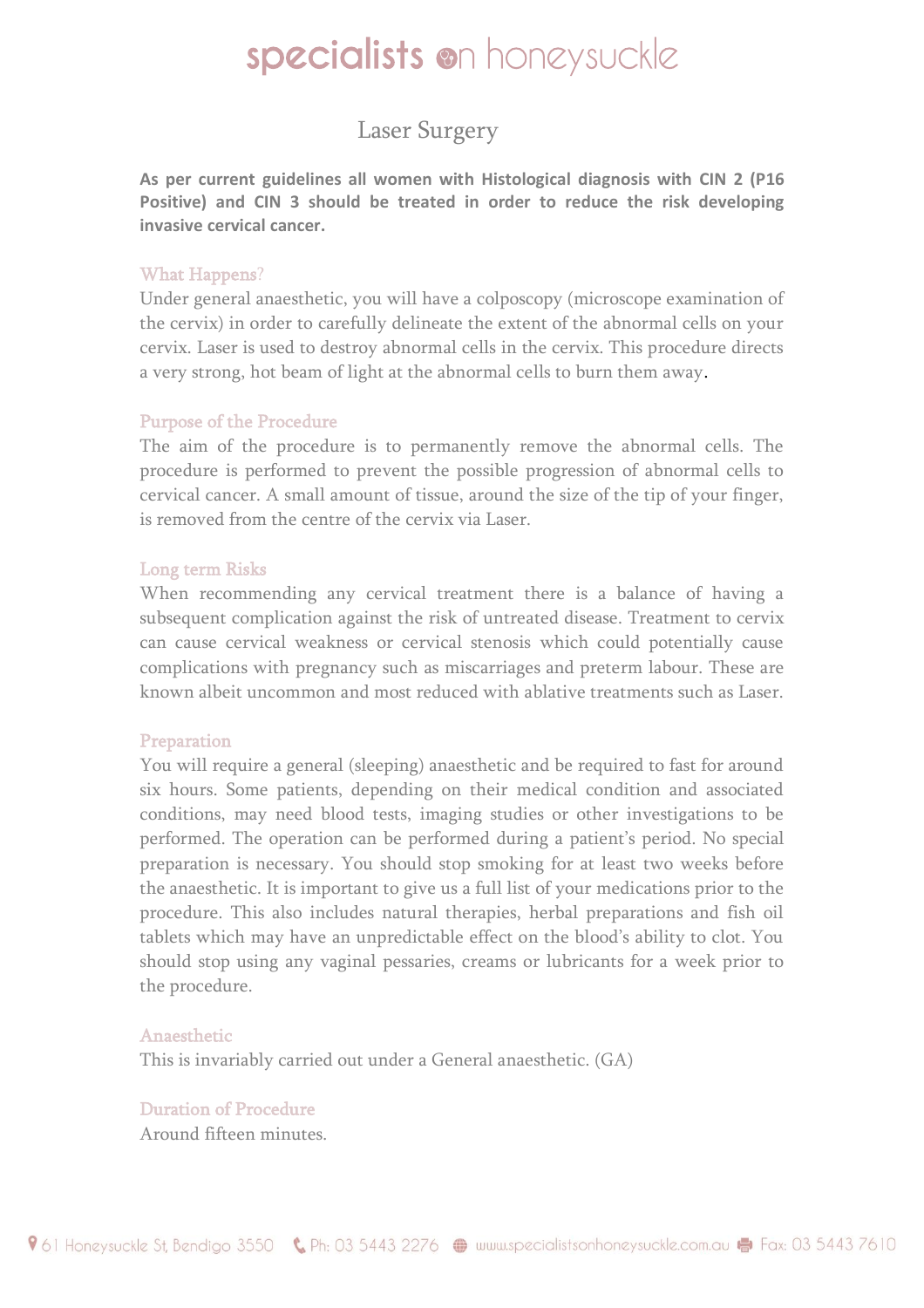# specialists on honeysuckle

#### Post-Procedure Care

After leaving the operating theatre you will usually have a drip or intravenous line in-situ. This is to maintain your hydration as you will have been fasting prior to the procedure. You will be cared for in the Recovery Area of the Operating Theatre which involves one on one care by a specialist member of the nursing staff. After around one to two hours you will be offered something to eat or drink if appropriate, will be able to change back into your normal clothes and arrangements for discharge will be initiated. The vast majority are performed as day surgery.

#### Post-Discharge Care

Most patients are able to resume their regular activities within 24 hours.

Pain and pain management: There is usually no pain following this treatment but some may rarely experience "period like" cramping and or abdominal pain. This may be relieved by non-steroidal anti-inflammatory medications such as Naprogesic or Nurofen in combination with Panadol, Panadeine, however significant discomfort is unlikely.

Vaginal Discharge: You may have clear or occasionally blood-stained vaginal discharge for 2 to 3 weeks following treatment. This is normal and part of the healing process. Rarely you may have slight bleeding.

Tampons: Whilst you are actively bleeding it is wise to avoid tampons for 3 weeks following treatment.

Sexual intercourse: We recommend to refrain from sexual intercourse for 3 weeks to allow complete healing.

Swimming/Bathing/Strenuous exercise: should be avoided for up to 2-3 weeks.

Oral contraception: If you are taking the oral contraceptive pill, do not cease it during this time.

Menstrual Patterns: A few patients find that their menstrual pattern is disturbed. Your next period may commence early, late or be missed completely. It may be light or heavy. If it is significantly heavier and longer than normal or if you have a second abnormal period, contact the surgery/clinic.

### When to call surgery/clinic

You should notify if you develop a fever (temperature greater than 37.5 degrees), pain or cramping that does not respond to regular doses of simple analgesics or bleeding involving clots or a foul smelling vaginal discharge.

### Follow up